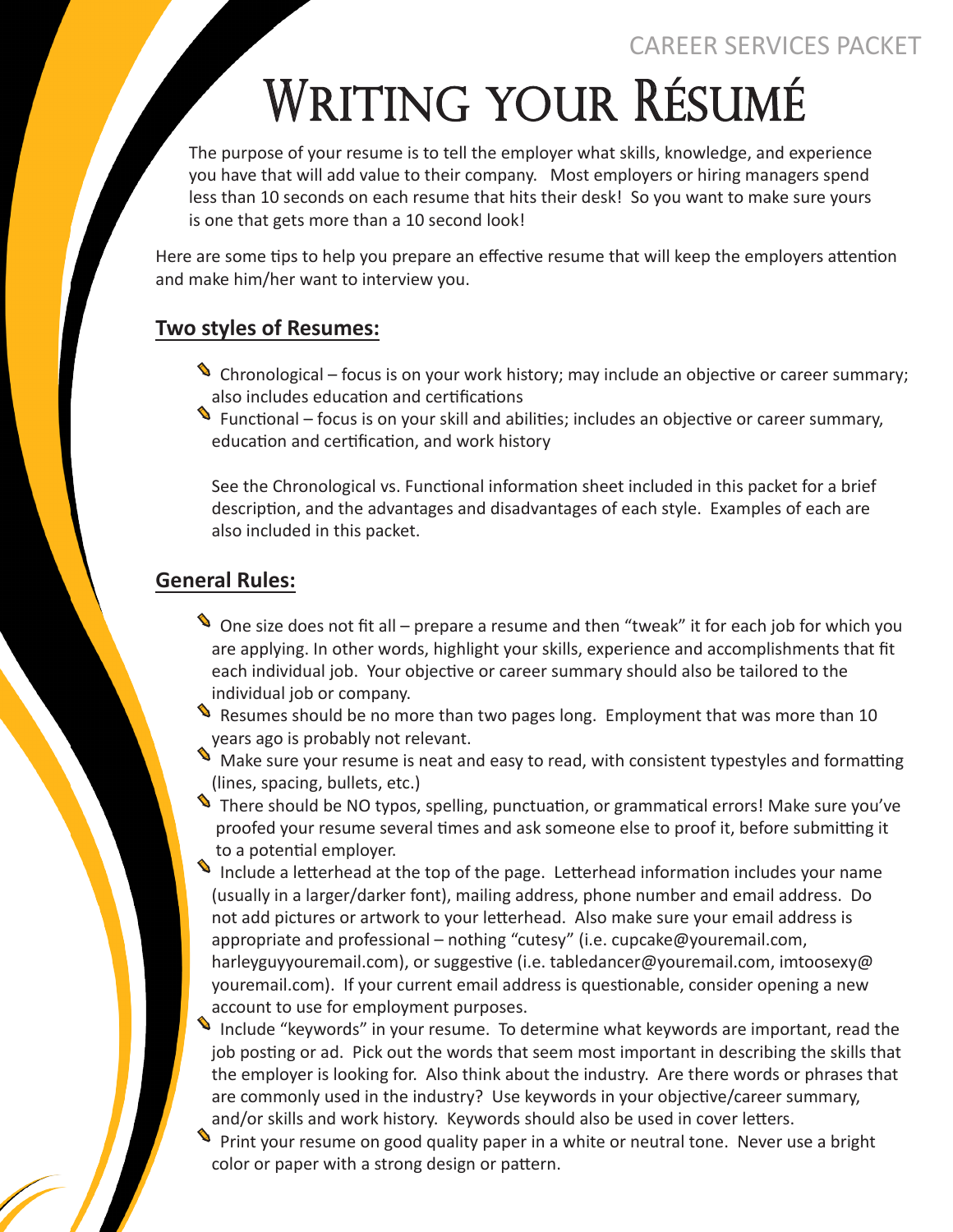# **Sections:**

# **Objectives or Career Summaries**

- •<br>• Objective statements can be used at anytime, but are the best choice if you are changing careers, just entering the workforce, or it has been awhile since you were in the workforce.
	- An objective is a short, concise statement that tells the employer the position you are seeking, the service you are prepared to provide to the company, and how you will provide that service. Remember, the employer is not interested in what they will do for you; they are more interested in WHAT YOU WILL DO FOR THEM!
	- So instead of this: "Seeking a stable position in a healthcare facility that utilizes my skills and allows for professional growth and advancement." (Focus – what they can do for you)
	- Try something like this: "Seeking a full-time CNA position in a healthcare facility using current education and exceptional people skills to provide compassionate person-centered care that enhances the health and well-being of each patient." (Focus – what YOU can do for THEM)

**S** Career Summaries are best if you have experience in the industry, and a solid work history.

- A career summary is typically longer than an objective statement, and is a brief overview of the skills and experience you bring to the position. The focus is the same – telling the employer what skills and experience you will be bringing to the position to add value to the company.
- Example: "Healthcare professional with five years nursing experience in large regional hospital provides excellent background for Nurse Manager. Proven team leader with outstanding relationship building skills, problem solver and creative thinker. Focus is on person-centered care with an emphasis on patient safety, dignity, and respect, maintaining confidentiality, and adherence to regulations, policies and procedures.

d Avoid using "I" statements in your objective or career summery. This includes the words "I", "me", or "my".

#### **Skills and Abilities**

(typically found in a functional resume, can be added to a chronological resume)

- A bulleted list of specific skills, knowledge and abilities that apply to the position you are seeking. → A buneted list of specific skills, knowledge and abilities that apply to the position you are seeking.<br>♦ Prepare for this section by evaluating all of the skills, abilities and knowledge you've gained from your education and work experience. These skills can include "hard" and "soft" skills.
	- Hard skills are those necessary to do a job such as the ability to use a specific piece of equipment or work with a specific computer program.
	- Soft skills are more subjective and include things that are related to your work ethic and style such as flexibility, time management, teamwork, reliability, etc.
- style such as hexibility, time management, teamwork, reliability, etc.<br>Make a list of all the skills you've identified. Next, look at the job posting or ad and compare it to your list of skills and abilities. Select several items (three to six) from your list that match what the employer is looking for in an employee.
- s looking for in an employee.<br>Soon't forget skills gained from volunteer work.
- **S** Don't lorget skins gamed from volumeer work.<br>Use "action verbs" or "power words" (see lists).
- See action verbs or pow<br>Mevoid using "I" statements.
- Nold dailig Tristatements.<br>Secaution: Don't put anything on your list that is not true, or that you can't back up with an example. Also don't exaggerate your skills!
- Gon c caaggerate your skins:<br>Sexample of a skills/abilities list:
	- Proficient in Microsoft Office (Word, Excel, PowerPoint)
	- Excellent communication skills, both written and verbal
	- Skilled in providing above average customer service
	- Efficient management of daily reports and recordkeeping
	- Flexible and adaptable to change
	- Good time management skills